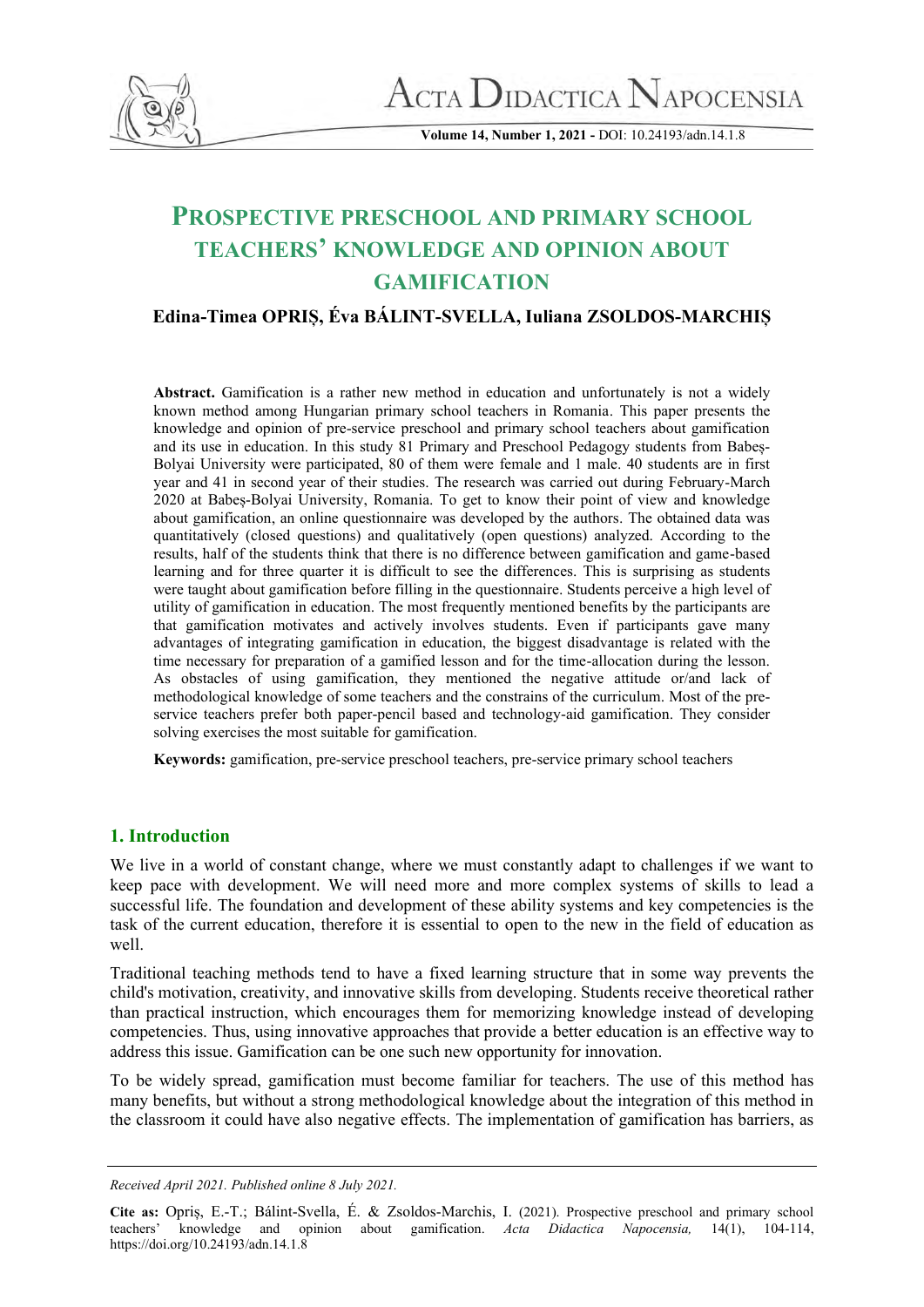lack of time for preparing the game, lack of methodological knowledge of the teachers, and lack of resources (Sánchez-Mena & Martí-Parreño, 2017).

Gamification is not a widely known method among Hungarian primary school teachers in Romania, only one third of the participants in the study driven by Hari and Zsoldos-Marchis (2020) heard about this method. Participants were given a short description of gamification, but one third of those who have already heard about gamification confused it with game-based learning.

In this paper a research among pre-service preschool and primary school teachers is presented about their knowledge and opinion on gamification.

#### **2. Theoretical background**

Gamification is a rather new method in education, it was previously used mainly in marketing. Deterding et al. (2011) defined it as "the use of game design elements in non-game contexts" (p. 10). There are also more detailed definitions, which also includes some goals of gamification. For example, the definition given by Kapp (2012), according to which gamification is "using game-based mechanics, aesthetics and game thinking to engage people, motivate action, promote learning, and solve problems" (p. 24), highlights the motivation and active involvement. The engaging in the learning and promoting problem solving characteristics of gamification is also highlighted by Su and Cheng (2015). Another approach for designing gamification is linking with computer-games, in this context gamification is the use of elements from computer games outside gaming activities (Prykhodchenko et al., 2020).

Gamification is not equal with game-based learning. According to Al-Azawi, Al-Faliti, and Al-Blushi (2016), gamification is turning the whole learning process into a game, and game-based learning is using a game as part of the learning process.

According to Fromann (2017), the advantage of gamification can be summarized along three performance-enhancing factors: increase level of individual and group motivation, strengthening the community cohesion, and increased academic achievement. Domínguez et al. (2012) highlights in their research that gamification have an important emotional and social impact on students as the reward systems and competitive social mechanisms are motivating them. Students participating in gamified courses said that their motivation increased (López Carrillo et al., 2019; Zsoldos-Marchis, 2020), the course attendance was higher (O'Donovan et al., 2013; Laskowski, 2014; Barata et al., 2017; Zsoldos-Marchis, 2020), and they worked harder on the tasks (De Byl, 2012; Laskowski, 2014; Zsoldos-Marchis, 2020).

However, in addition to the many positive effects, there are studies that also highlight its limitations. Hanus and Fox (2015) observed in their research that student's motivation decreased during the course, which was attributed to the long-term application of the method, which confirms that gamification is not necessarily effective when excessively used (Kapp, 2012). In the view of some researchers, gamification increase external motivation instead of internal motivation (Deci et al., 2001), which was also the opinion of the students participated in a gamified Mathematics course (Zsoldos-Marchis, 2020).

The implementation of gamification in education has some barriers, among which the main one is the time-needed for preparation of a gamified course and the time which gamification takes from the course schedule (Sánchez-Mena & Martí-Parreño, 2017).

Gamification is mostly used in higher education, especially with Computer Science related disciplines (De Byl, 2012; O'Donovan et al., 2013; Barata et al., 2013a; Barata et al., 2013b; Sillaots, 2014; Laskowski, 2014; Barata et al., 2017; Kovácsné Pusztai, 2021), but there are also examples for mathematics (Faghihi et al., 2014; Zsoldos-Marchis, 2020) or Sciences (López Carrillo et al., 2019). It is mostly implemented for evaluation and the acquisition of the points are monitored via an online platform. This could explain the fact that gamification is not frequently used in pre-university education. But it can be also used without technological aids (Kim, 2015; López Carrillo et al., 2019; Zsoldos-Marchis, 2020), so it can be adapted to younger students. Also, there is a view that specially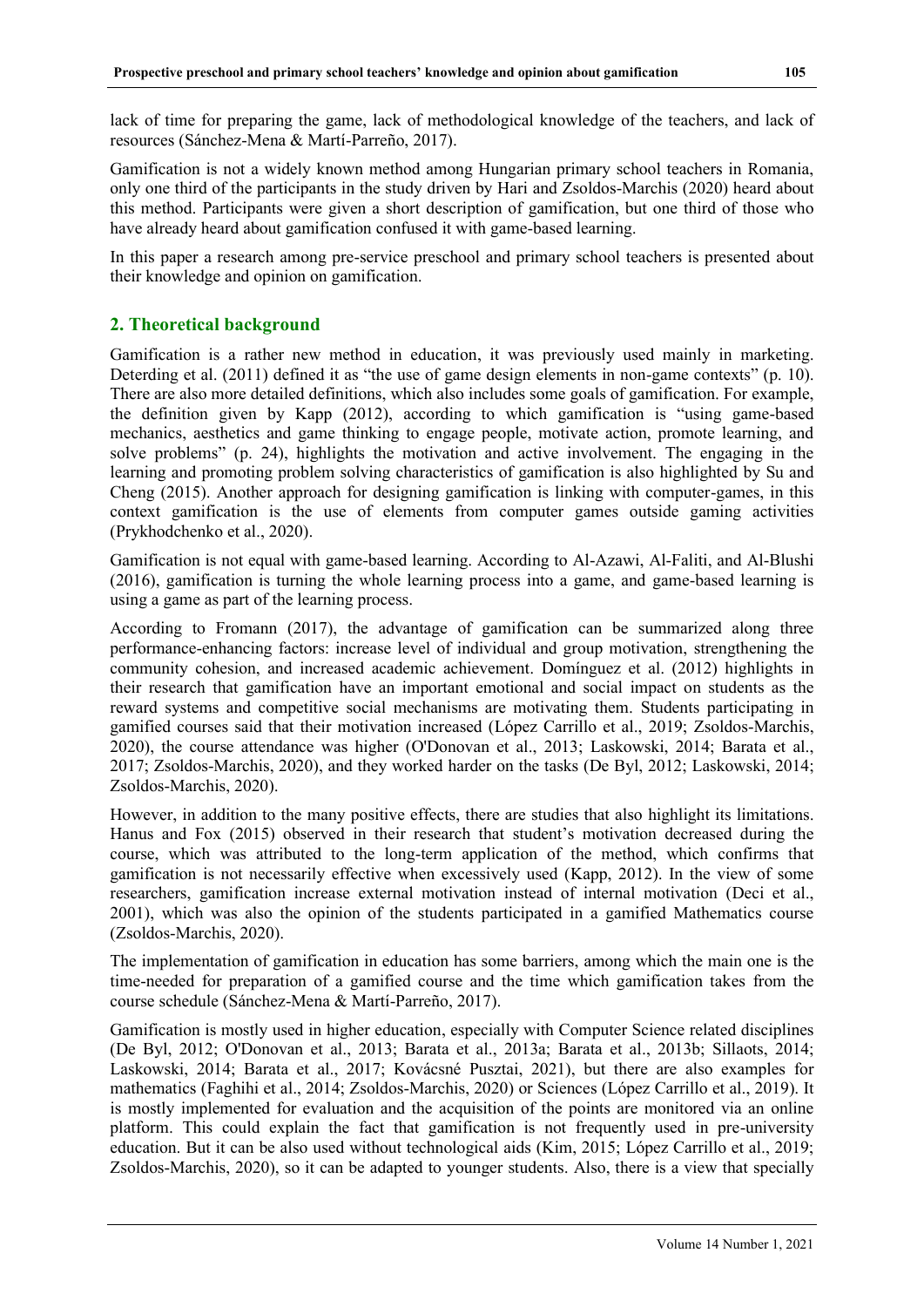designed digital platforms make gamification more attractive, increase motivation and enhance the learning experience (Campillo-Ferrer, et al., 2020)

As the research presented in this paper focuses on pre-service preschool and primary school teachers, the literature was studied about the use of gamification in these group ages. Gamification is seldom used in preschool, but they are already some attempts. The found examples are using technological enhanced gamification for developing different competencies using gamification. Sudarmilah and Arbain (2019) have showed that the video game developed by them improved the general cognitive competence of preschool children. Ongoro and Mwangoka (2019) used a gamified quiz program for improving alphabetical sound articulation of preschoolers. Early childhood education is an important and fundamental stage of learning and has a high impact on the academic success. Thus, it is important to use efficient teaching methods. Gamification improves children's participation in the tasks (Weinhold, 2014; Zamuner et al., 2017), but the response time is slower, which could be explained by the distraction cause by using the computer (Weinhold, 2014). Gamification is also rarely used in primary school. Prykhodchenko et al. (2020) used gamification in form of a computer game to teach primary school teachers programing in Scratch.

# **3. Methodology**

The research was carried out during February-March 2020 at Babeș-Bolyai University, Romania.

# **3.1. Research questions**

This research tries to find the answers on the following questions:

- 1. Do pre-service preschool and primary school teachers know what is gamification?
- 2. Are pre-service preschool and primary school teachers aware about the difference between gamification and game-based learning?
- 3. Do pre-service preschool and primary school teachers consider use of gamification in education a good idea?
- 4. What are the benefits of using gamification in education in the view of pre-service preschool and primary school teachers?
- 5. What are the disadvantages of using gamification in education in the view of pre-service preschool and primary school teachers?
- 6. What are the obstacles to the use gamification in education in the view of pre-service preschool and primary school teachers?
- 7. How pre-service preschool and primary school teachers would integrate gamification in education?

### **3.2. Research instrument**

To find the answers on the research questions, an online questionnaire was developed by the authors based on the scientific literature and previous surveys about gamification (Sánchez-Mena & Martí-Parreño, 2017; Pektaş & Kepceoğlu, 2019; Hari & Zsoldos-Marchis, 2020). This questionnaire contains 18 items, from which 4 are demographical questions and the remaining 14 items are designed to explore Primary and Preschool Pedagogy specialization students' knowledge about gamification and their attitude towards integration of gamification in education. From these thematic questions 9 are closed (multiple choice, checkbox, and 5-level Likert-scale type) and 5 are open questions.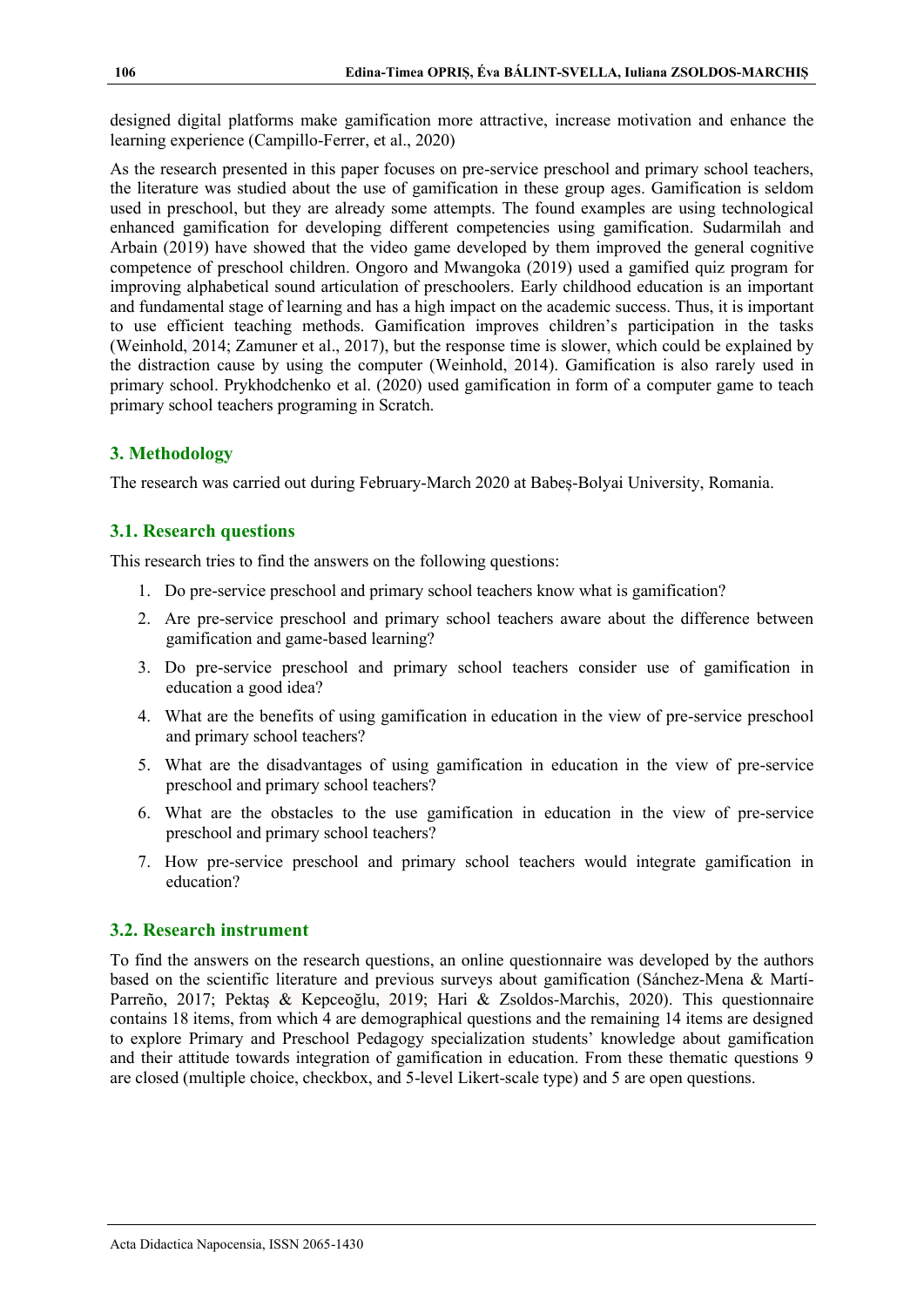# **3.3. Participants**

In this study 81 Primary and Preschool Pedagogy students from Babeș-Bolyai University were participated, 80 of them female. 40 (58% of the respondents) students are in first year and 41 in second year of their studies.

The average age of the students is 19,93 years. Only 2 (2.47%) students are working beside their university studies. As regarding their residence, 46,91% are living in urban areas, 53,09% are living in rural areas.

# **3.4. Data collection and analysis**

The participation was voluntarily. The data was collected during February-March 2020. Before filling in the questionnaire students had instruction about gamification. First year students attended a lecture about gamification. Second year students have studied about gamification and experienced gamification in two games designed in Seppo.

The obtained data was quantitatively (closed questions) and qualitatively (open questions) analyzed. For quantitative analysis frequencies and percentages were calculated. In case of the answers for the open questions categorial analyzis was performed.

# **4. Results and discussions**

# **4.1. Students' knowledge about gamification**

Before completing the questionnaire, first year students had a short presentation about gamification, second year students have also experienced gamification in two games designed in Seppo.

# **4.1.1. Definition of gamification**

To find out what students know about gamification, they were asked to formulate what they understand by gamification. All students have given a description of gamification. 56,5% of the students stated simply, concretely the most common definition from the literature, that gamification is when we introduce elements of game in a non-game situation.

Other students have given some benefits of the gamification instead of definition. They think that gamification promotes easier understanding and learning. In their view gamification is goal oriented and implies a more active participation in learning processes, which respond more effectively to current educational interests.

37% of the students think the gamification attracts attention, motivates, entertains, develops creativity, relieves tension/stress; it is practical and child centered. Motivation refers to a mental or emotional state that triggers behavioral or psychological changes. It can be divided into two types: intrinsic and extrinsic motivation. Intrinsic motivation is a motivation type that can be caused by an individual's own pleasure, curiosity, or interest. Extrinsic motivation is influenced by environmental and external factors, such as rewards, pressure, or punishment (Ryan & Deci, 2000). Those in the second year who had experience with gamification, leaned towards intrinsic motivation, unlike those in the first year, who did not experience the method, only heard of it. Motivation is one of the most important factors that can influence the success of gamification (Sailer, Hense, Mandl, & Klevers, 2017).

4 (0,38%) students think is a problem-solving facilitation method. Gamification can be considered as problem solving activity with a playful attitude (Shell, 2008). 3 (0,28) students believe that we can achieve greater learning results with the help of gamification.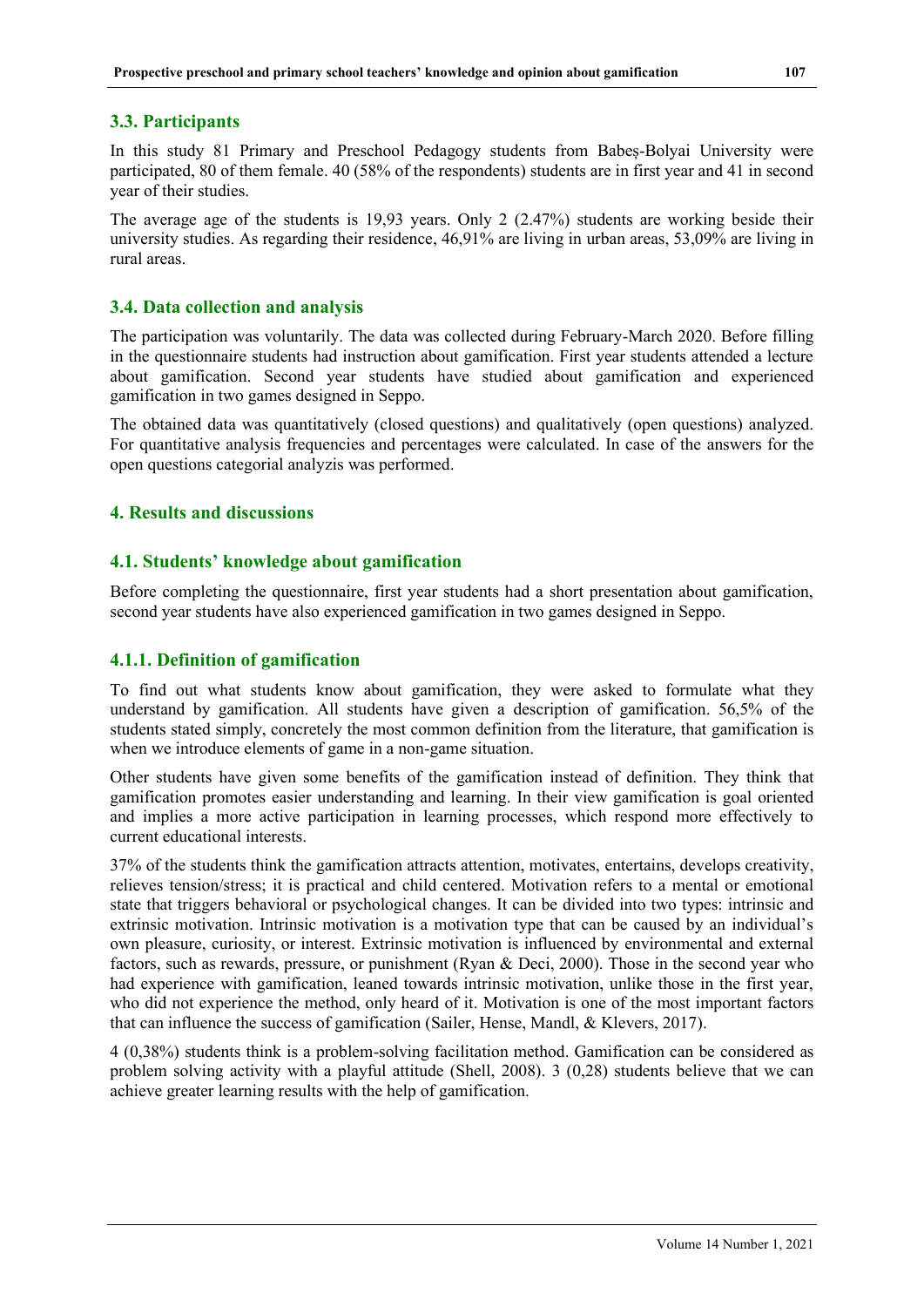#### **4.1.2. Difference between game-based learning and gamification**

In order to see how deeply students understand gamification, they were asked if they observe any difference between game-based learning (GBL) and gamification. 46,9% of the respondents consider that there is no difference between GBL and gamification. There is no significant difference between the first year  $(47,5\%)$  and second year  $(46,3\%)$  group.

From the 53,1% of the respondents who stated that there is difference between GBL and gamification, only 26,9% really understand the difference between the two, they say that the difference is the way we use the game and what role it plays in the activity. Gamification is turning the learning process as a whole into a game, while GBL is using a game as part of the learning process. Where gamification involves a learning process and applies the principles of the game, GBL takes a game and uses it for learning. GBL aims to teach a discreet skill or a specific learning outcome, rather than being a complete pedagogical system. GBL, as well as gamification, also use mechanics, elements, and game thinking. The difference is that games-based learning turns a learning goal from an e-learning course into a game, while gamification takes over the entire e-learning process and turns it into a game (Al-Azawi et al., 2016).

Other explanations about the differences between game-based learning and gamification relates with highlighting some features of gamification, as it is more motivational (as a method), it focuses on problem solving, it is more complex, more stimulus rich, more interesting, more eye-catching, more organized and built on rules compared to game-based learning. Others say gamification makes it easier to check your knowledge, helps in the playful processing of the curriculum.

There is a significant difference between the answers given in the first respectively second year group. First year students answered this question with more difficulty, giving less specific, obvious answers.

### **4.2. Students' opinion about the benefits and role of gamification in education**

Students were asked to give the perceived utility of gamification in education on a scale from 1 to 5. The average obtained was 4,69 with 0,55 standard deviation. There is no significant difference between the first year (M=4,68, SD=0,60) and second year (M=4,71, SD= 0.50) group. This positive attitude confirms the results obtained by Martí-Parreño, Seguí-Mas, and Seguí-Mas (2016).

Students were asked in an open question about the benefits of using gamification in education, their responses were very varied. Based on their most common answers, 4 categories were identified, subcategories were also assigned to each of them (Table 1). The categories in which the students' answers were grouped are the following: better learning experience, more effective learning, more motivated/active students, and the development of social skills and cooperation.

The most representative category is about motivating and actively involving students, 50 answers referred to this category. This is in concordance with a previous research of Hari and Zsoldos-Marchis (2020) among in-service primary school teachers. Motivation is seen as the most important benefits described by Pektaş and Kepceoğlu (2019) in case of pre-service teachers. The most mentioned benefit in this category is arousing interest/curiosity, given by 23 students. The motivating role of gamification was highlighted by 17 students: 12 second year and 5 first-year students. The emphasis on the motivating role of gamification is consistent with the statement of Fromann (2017) who argues that one of the advantages of gamification is to increase individual and group motivation. Also, gamification can be useful for learning, because it can promote students' involvement in activities, due to its fun and playful nature. Gamification can be a good solution to help solve the problems of involvement and participation of students in the classroom (Song & Burton, 2018).

The second most representative category refers to the effectiveness of the learning, as 31 of the students mentioned benefits from this category. In this category the most mentioned benefit is that gamification maintain attention, which was highlighted by 15 students: 13 first year and 2 second year students.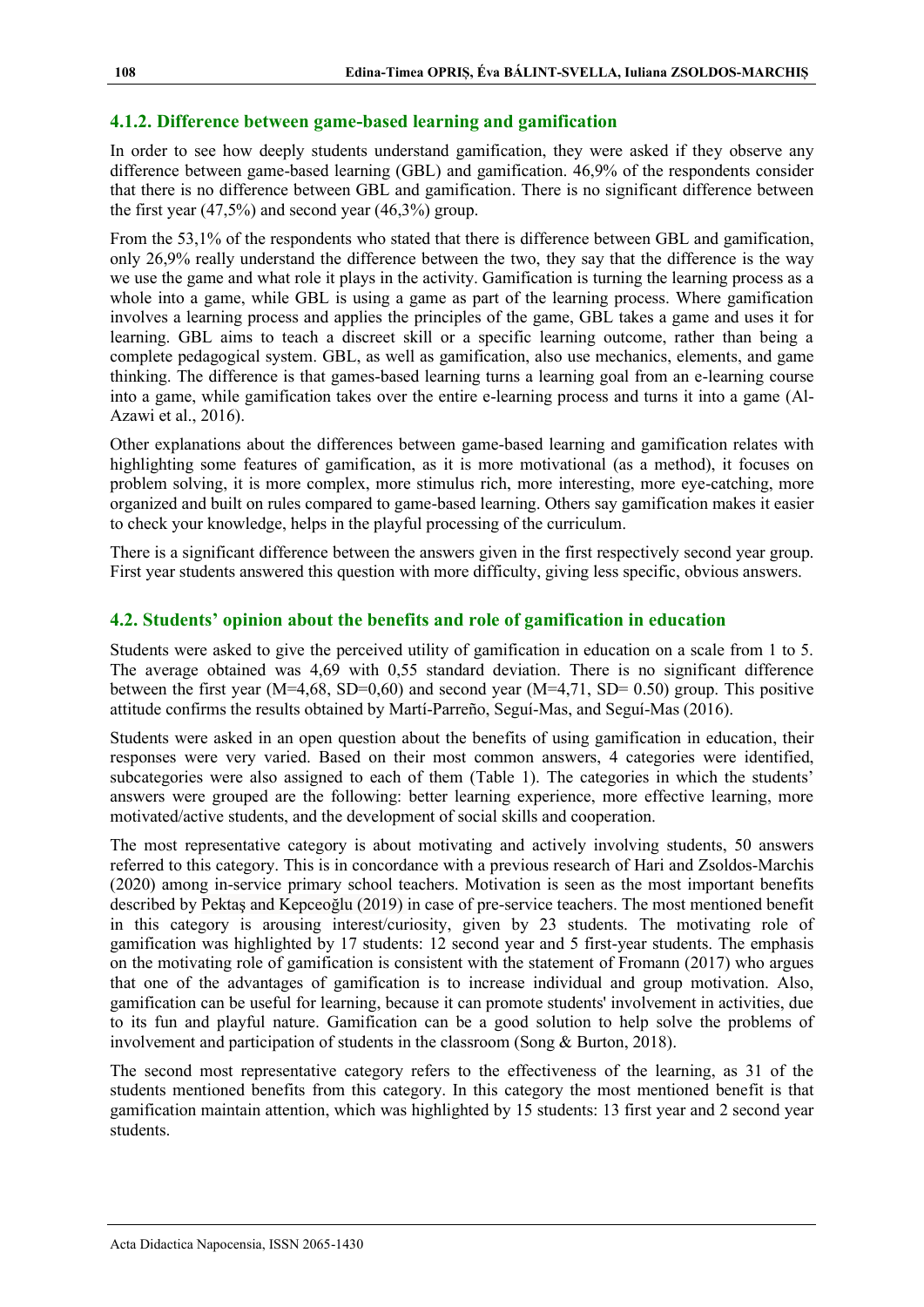|                                             | Categories                                               | <b>Subcategories</b>                              | Number of<br>answers | Number of<br>answers for each<br>category |
|---------------------------------------------|----------------------------------------------------------|---------------------------------------------------|----------------------|-------------------------------------------|
|                                             | Better learning experience                               | Learning by playing                               | 7                    | 20                                        |
|                                             |                                                          | <b>Experiential learning</b>                      | 3                    |                                           |
|                                             |                                                          | Friendly/relaxed atmosphere                       | 10                   |                                           |
|                                             | More effective learning                                  | Easier task understanding                         | 13                   | 31                                        |
|                                             |                                                          | learning of the<br>Easier<br>new<br>material      | 3                    |                                           |
|                                             |                                                          | Maintains attention                               | 15                   |                                           |
|                                             | motivated/<br>actively<br>More                           | Motivating                                        | 17                   | 50                                        |
|                                             | involved students                                        | Arouses interest/curiosity                        | 23                   |                                           |
|                                             |                                                          | Activating/not monotonous                         | 9                    |                                           |
| Benefits of using gamification in education |                                                          | Strengthening<br>the<br>desire<br>to<br>perform   |                      |                                           |
|                                             | of<br>social<br>Development<br>skills/cooperation skills | More introverted children<br>are<br>also involved | 3                    | 10                                        |
|                                             |                                                          | Strengthening cooperation                         | 3                    |                                           |
|                                             |                                                          | Development of social skills                      | 4                    |                                           |

|  | Table 1. Students' opinion about the benefits of gamification: categories and subcategories |  |
|--|---------------------------------------------------------------------------------------------|--|
|  |                                                                                             |  |

As regarding the role of gamification, students had to select the 3 most important ones from a list. The most frequently selected role was that gamification diversifies the learning process (55 students). Students also think that gamification activates students (51 students), maintains learning motivation (50 students), helps to achieve the pedagogical goals (25 students), creates a relaxed atmosphere (17 students), helps the personality development (16 students), provides entertainment (16 students).

# **4.3. Students' opinion about the disadvantages and obstacles of integrating gamification in education**

Students were asked in an open question about the disadvantages of using gamification in education. The most common responses, categorized, are summarized in Table 2.

|                                           | Categories                                      | <b>Subcategories</b>                                        | <b>Number</b><br>of<br>answers | Number of<br>answers for each<br>category |
|-------------------------------------------|-------------------------------------------------|-------------------------------------------------------------|--------------------------------|-------------------------------------------|
| of using                                  | The game takes the place<br>of the learning     | Some<br>students<br>exaggerate<br>the<br>game               | 6                              | 24                                        |
| education<br>gamification<br>in education |                                                 | The focus my shift from the<br>learning content to the game | 15                             |                                           |
|                                           |                                                 | shift to<br>The focus may<br>the<br>rewards                 | 3                              |                                           |
| Disadvantages                             | It is time consuming to<br>organize and realize |                                                             |                                | 21                                        |
|                                           | There<br>are<br>no<br>disadvantages             |                                                             |                                | ┑                                         |

**Table 2.** Students' opinion about the disadvantages of gamification: categories and subcategories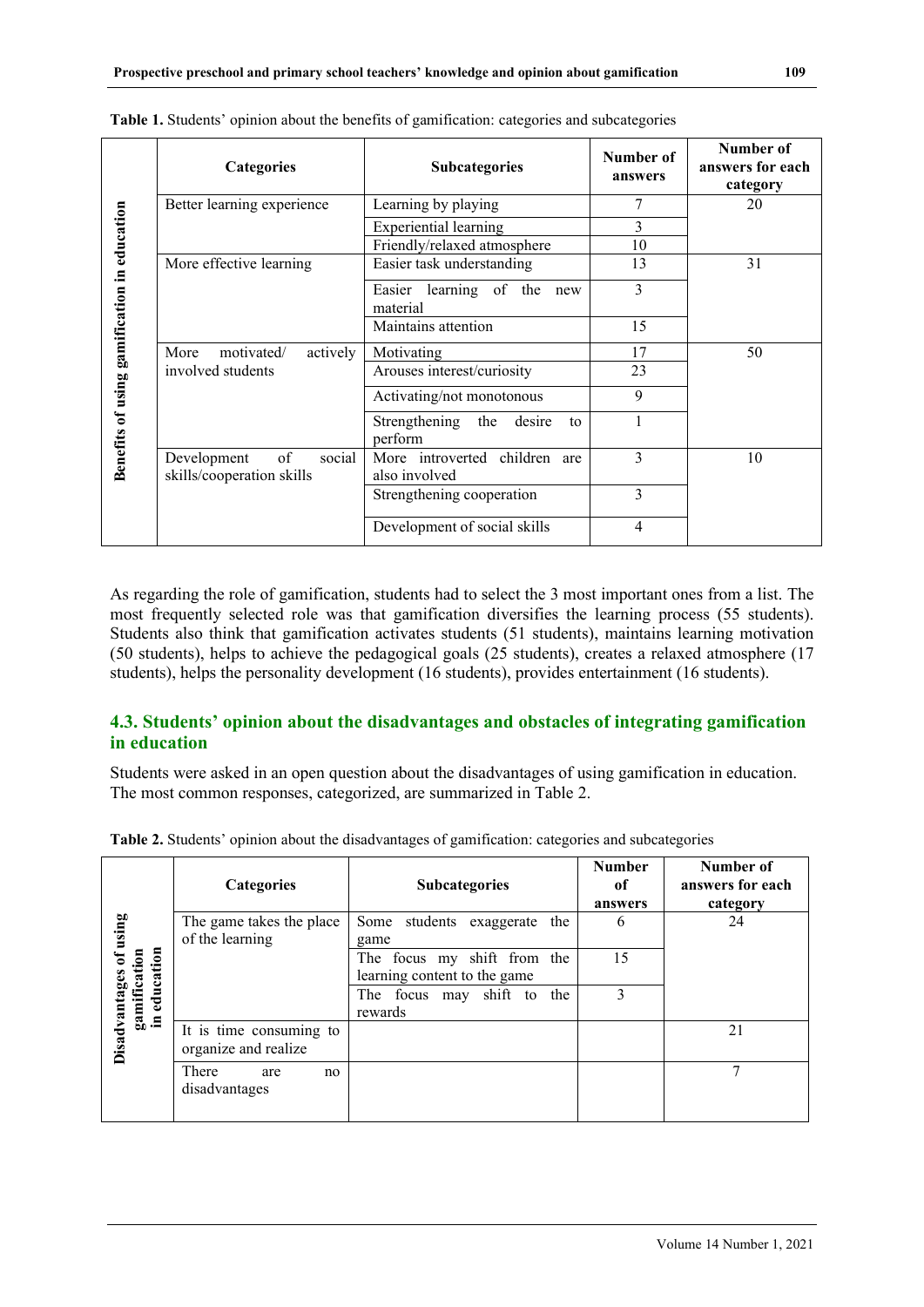Among the disadvantages of using gamification in education, 2 categories were identified: timeconsuming and the game takes the place of the learning. Using gamification, the focus anyway is shifted from the learning to the game, and if this method is well implemented, this shift does not affect the learning. In some cases, it could happen that students exaggerate with the game. The timeconsuming characteristic of gamification is the most mentioned disadvantage in the second year (15 responses) group, and the shift from learning to play is the most mentioned disadvantage in the first year (15 responses) group. This difference could be explained by the fact that second year students experimented gamification, first year students no. Experimenting gamification second year students have seen that they improved their learning results during the gamified exercises, so the focus on the game does not hinder learning.

The focus on the game instead of learning is also related to the problem of external and internal motivation. Werbach and Hunter (2012) warn that strong external motivators can reduce internal motivation. If persons regularly receive many kinds of rewards for the work they do, after a while it is no longer the work or the learning is important to them, but the accumulation of points, as control can be transferred from internal processes to external ones.

An open question asked participants about their opinion on obstacles/barriers of implementing gamification in education. The answers were qualitatively analyzed, categories and subcategories were identified. The most highlighted obstacles/barriers are summarized in Table 3.

|                                                          | Categories                                                          | <b>Subcategories</b>                                                      | Number of<br>answers | Number of answers<br>for each category |
|----------------------------------------------------------|---------------------------------------------------------------------|---------------------------------------------------------------------------|----------------------|----------------------------------------|
|                                                          | Educators' attitude is<br>not positive                              | They are afraid that the focus will be<br>on the game instead of learning | 5                    | 45                                     |
| Obstacles/barriers of using gamification in<br>education |                                                                     | They think, takes a lot of time/energy<br>to plan and implement it.       | 37                   |                                        |
|                                                          |                                                                     | Teachers are afraid that the method<br>is not effective enough            | 3                    |                                        |
|                                                          | The teachers are not<br>prepared for<br>using<br>gamification<br>in | Educators' lack of creativity/lack of<br>interest                         | 14                   | 24                                     |
|                                                          | education                                                           | Too new method, teachers do not<br>know it                                | 10                   |                                        |
|                                                          | curriculum<br>The<br>prevents its use                               | There is no<br>time to use in the<br>classroom.                           | 13                   | 15                                     |
|                                                          |                                                                     | It cannot be used in all themes.                                          | $\overline{2}$       |                                        |

| Table 3. Students' opinion about the obstacles/barriers of gamification: categories and subcategories |  |  |  |
|-------------------------------------------------------------------------------------------------------|--|--|--|
|                                                                                                       |  |  |  |

The most frequently mentioned category is related with the attitude of the educators towards gamification. They are mostly blocked by their conviction that gamification is time consuming (37 answers), but they are also afraid that the focus will be mainly on the game (5 responses) or the method is not effective enough (3 responses). The time-consuming characteristic of gamification is also the most mentioned in case of a previous research among pre-service primary school teachers (Pektaş & Kepceoğlu, 2019) and in-service primary school teachers (Hari & Zsoldos-Marchis, 2020) or higher education teaching staff (Sánchez-Mena & Martí-Parreño, 2017).

The lack of preparedness of the teachers is mentioned by 24 answers, this category refers to their lack of creativity/interest (14 answers) or methodological knowledge (10 answers).

Survey participants also think that the number of children in a class is too large for implementing gamification, and class management problems can occur during the activity, as lack of discipline. These were mentioned by only 1-1 participants, so a separate category was not formulated for them.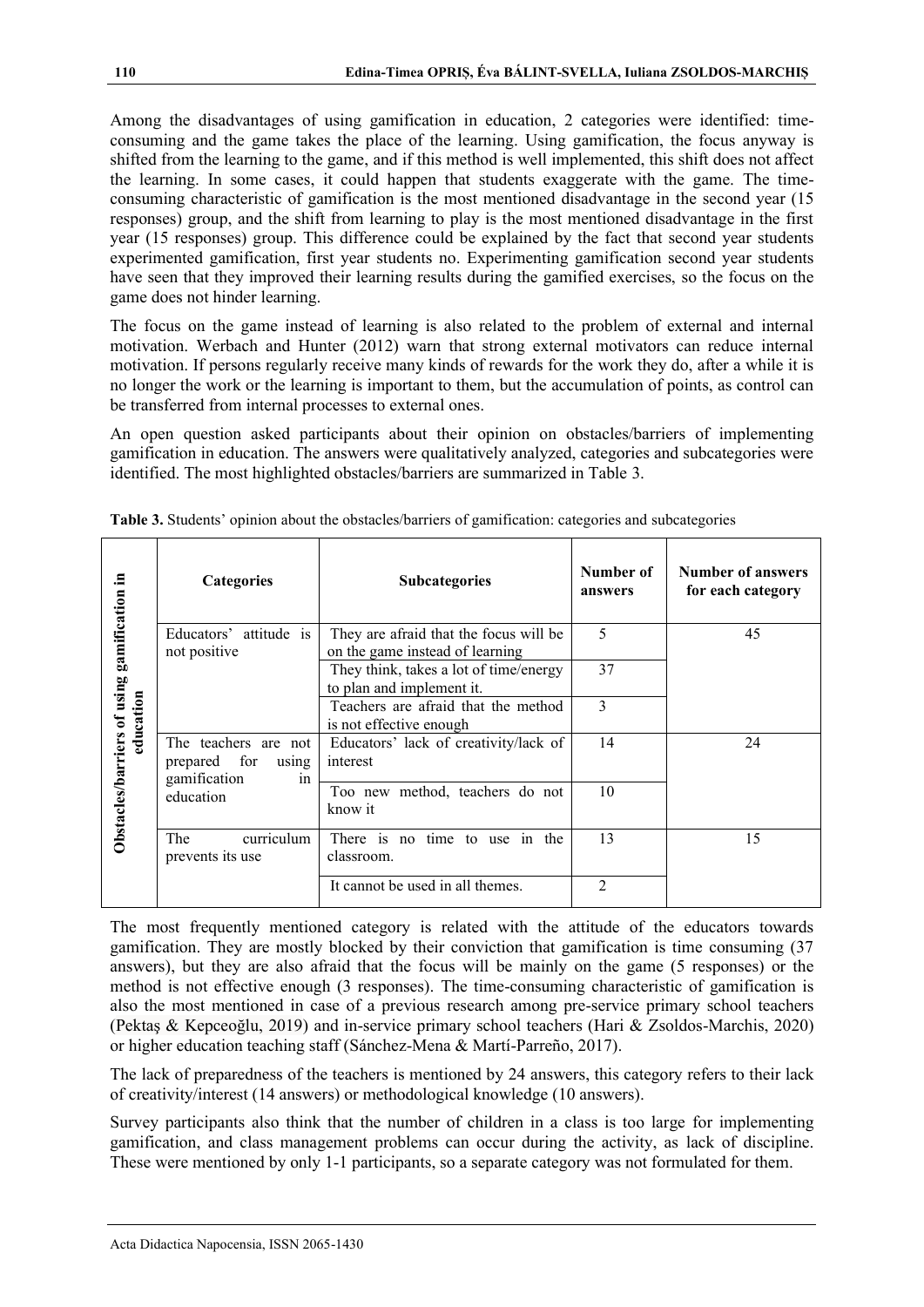#### **4.4. Students' opinion about methodology of integrating gamification in education**

Most of the participants  $(59 \text{ students} - 72,84\%)$  prefer both type of gamification. There is significant difference between the answers of the first-year students (80%) and the second-year students (65,85%). 17,5% of the first-year students and 24,39% of the second-year students prefers online gamification. The higher percentage in the second-year group can be explained by the experiences with Seppo online gamification portal.

More than half of the respondents consider that the exercises to be solved in class are the easiest to gamify (Table 4). Processing the new knowledge and gamifying the whole educational process obtained much lower percentages. It is interesting that there is a significant difference between the responses obtained by the first year (35%) and the second year (4,9%) group as regarding the easiness of gamifying the acquisition of new knowledge. This could be explained by the fact that the secondyear group used gamification only for solving problems.

**Table 4.** What is easier to gamify (percentages)

|                                      |                  |                      | Responses by groups |
|--------------------------------------|------------------|----------------------|---------------------|
|                                      | All participants | 1 <sup>st</sup> vear | $2nd$ year          |
| tasks given in a lesson              | 60.4%            | 52,5%                | 68,3%               |
| the whole educational process        | 17.25%           | 12,5%                | 22%                 |
| the acquisition of the new knowledge | 19.95            | 35%                  | 4.9%                |
| the evaluation                       | 2.45%            | $0\%$                | 4.9%                |

In the view of the respondents, gamifying the tasks given in a lesson has the highest contribution for increasing learning outcomes (41,85%) – see Table 5. This result is similar with that obtained by Hari and Zsoldos-Marchis (2020), where 54,06% of the participant primary school teachers considered gamifying exercises with highest impact. There is a significant difference between the first year (32,5%) and second year (51,2%) group, which difference can be explained by the fact that the second-year group experiences gamified problem solving, and they have seen its benefit on their learning. A significant percentage of the students, about one quarter, consider gamifying the whole educational process and the acquisition of the new knowledge with high contribution to the learning outcomes.

|  |  |  |  | Table 5. When gamification has the highest contribution for increasing learning outcomes (percentages) |
|--|--|--|--|--------------------------------------------------------------------------------------------------------|
|  |  |  |  |                                                                                                        |
|  |  |  |  |                                                                                                        |

|                                      |                  | Responses by groups  |             |  |
|--------------------------------------|------------------|----------------------|-------------|--|
|                                      | All participants | 1 <sup>st</sup> vear | 2nd<br>vear |  |
| tasks given in a lesson              | 41,85%           | 32,5%                | 51,2%       |  |
| the whole educational process        | 23,5%            | 25%                  | 22%         |  |
| the acquisition of the new knowledge | 22,25%           | 25%                  | 19.5%       |  |
| the evaluation                       | 12.34%           | 17,5%                | 7.3%        |  |

Most of the participants think that the gamification is most suitable for classroom activities for exercising (90,12%), and for arising students' interest towards the new knowledge (71,60%) – Table 6. In case of arising interest and acquisition of the new knowledge the percentage of the first-year group is higher, in case of exercising the percentage of the second-year group is higher.

**Table 6.** When is the most suitable to use gamification (percentages)

|                                                                                     | All                 |            | <b>Responses by groups</b> |
|-------------------------------------------------------------------------------------|---------------------|------------|----------------------------|
|                                                                                     | <i>participants</i> | $1st$ year | $2nd$ year                 |
| During free-time activities                                                         | 8,64                | $5\%$      | 12.2%                      |
| During the lesson,<br>arising<br>students' interest towards the<br>new<br>knowledge | 71.60               | 80%        | 63.4%                      |
| for acquisition of the new knowledge                                                | 20,99               | 25%        | 17,1%                      |
| for exercising                                                                      | 90,12               | 82,5%      | 97,6%                      |
| for evaluation                                                                      | 13,58               | 12,5%      | 14,6%                      |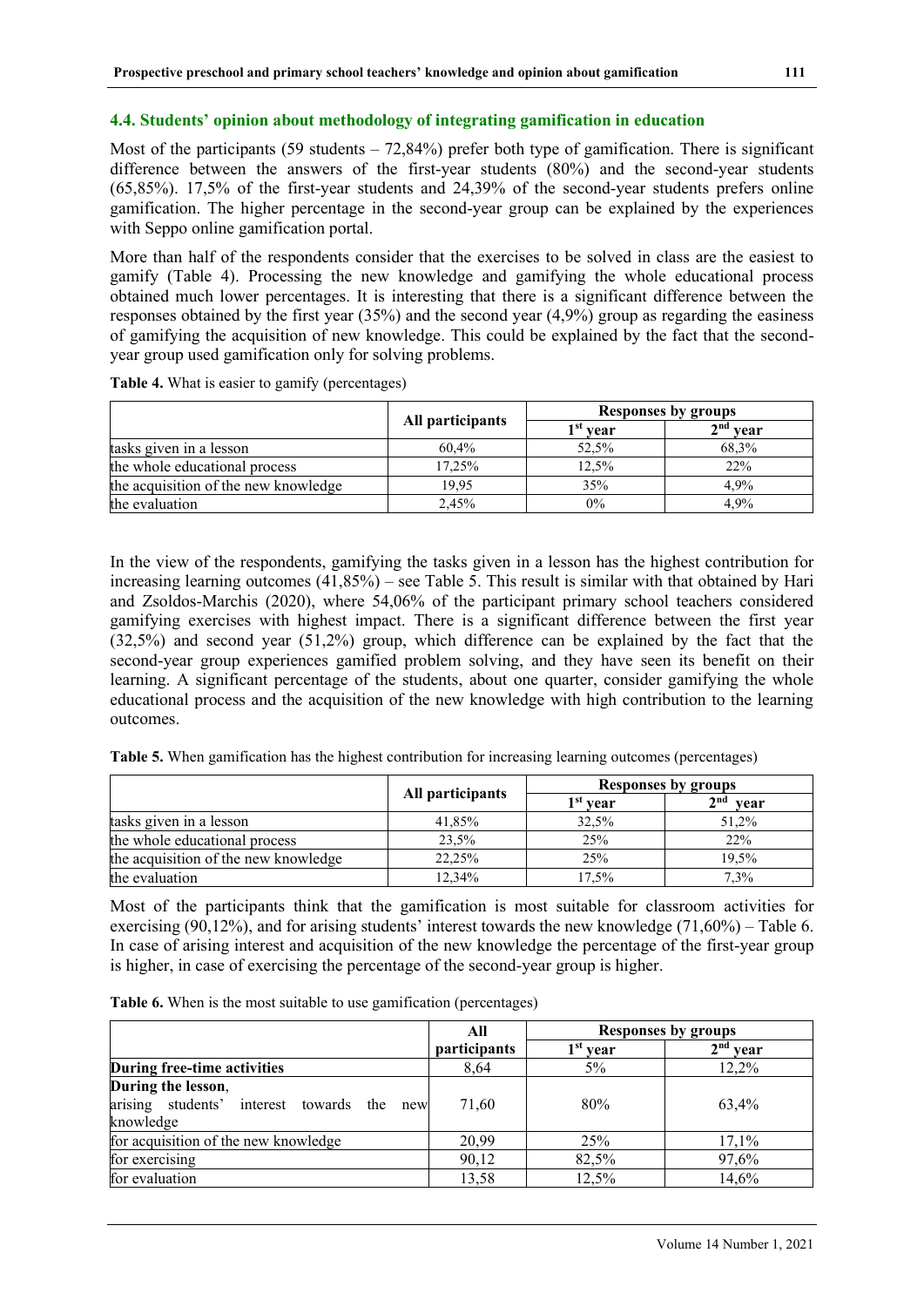#### **Conclusions**

This research focused on analyzing students' knowledge and opinions about gamification.

Seems, that it is difficult for students to understand what gamification is. A lecture on gamification was given for all the participants before filling in the questionnaire. According to the results, half of the students think that there is no difference between gamification and game-based learning, and for three quarters of them it is difficult to explain the differences.

Students perceive a high level of utility of gamification in education. The most frequently mentioned benefits by the participants are related with motivation and active involvement. Even if participants gave many advantages of integrating gamification in education, the biggest disadvantage seems to be the time necessary to prepare and to implement gamification. As obstacles of using gamification, they mentioned the negative attitude or/and lack of methodological knowledge of some teachers and the constrains of the curriculum.

As regarding the methodology of implementation, most of the pre-service teachers prefer both paperpencil based and technology-aid gamification. They consider solving exercises the easiest to gamify. It is also suitable for arising students' interest towards the new knowledge.

The results highlight the necessity of training programs in gamification for pre-service and in-service teachers.

### **References**

Al-Azawi, R, Al-Faliti, F., & Al-Blushi, M. (2016). Educational Gamification Vs. Game Based Learning: Comparative Study, *International Journal of Innovation, Management and Technology*, 7(4), 132-136.

Barata, G., Gama, S., Jorge, J. & Gonçalves, D. (2013). Engaging engineering students with gamification, In: *Games and Virtual Worlds for Serious Applications (VS-GAMES),* 5th International Conference on Games and Virtual Worlds for Serious Applications, 1–8.

Barata, G., Gama, S., Jorge, J. & Gonçalves, D. (2013). Improving participation and learning with gamification. In: *Proceedings of the First International Conference on Gameful Design, Research, and Applications, Gamification '13*, ACM, New York, NY, USA,10–17.

Barata, G., Gama, S., Jorge, J. & Gonçalves, D. (2017). Studying student differentiation in gamified education: A long-term study. *Computers in Human Behavior*, 71, 550-585.

Campillo-Ferrer, J.-M., Miralles-Martínez, P. and Sánchez-Ibáñez, R. (2020). Gamification in Higher Education: Impact on Student Motivation and the Acquisition of Social and Civic Key Competencies. *Sustainability,* 12(12):4822, Murcia, Spain.

De Byl, P. (2012). Can Digital Natives Level-Up in a Gamified Curriculum? In M. Brown, M. Hartnett & T. Stewart (Eds.), *Future challenges, sustainable futures*. Ascilite, Wellington, 256-266.

Deci, E. L., Koestner, R. & Ryan, R. M. (2001). Extrinsic Rewards and Intrinsic Motivation in Education: Reconsidered Once Again. *Review of Educational Research*, 71(1), 1-27.

Deterding, S., Dixon, D., Khaled, R., & Nacke, L. (2011). From Game Design Elements to Gamefulness: Defining "Gamification". In: Lugmayr A., Franssila H., Safran, C., Hammouda, I. (eds), *Proceedings of the 15th International Academic MindTrek Conference: Envisioning Future Media Environments*, 9-15.

Domínguez A., Saenz-de-Navarret, J., de-Marcos, L., Fernández-Sanz, L., Pagés, C., & Martínez-Herráiz, J. J. (2012). Gamifying learning experiences: Practical implications and outcomes. *Computers & Education.* 63,380 - 392.<http://dx.doi.org/10.1016/j.compedu.2012.12.020>

Faghihi, U., Brautigam, A., Jorgenson, K., Martin, D., Brown, A., Measures, E., & Maldonado-Bouchard, S. (2014). How gamification applies for educational purpose specially with College Algebra. *BICA*, 182-187.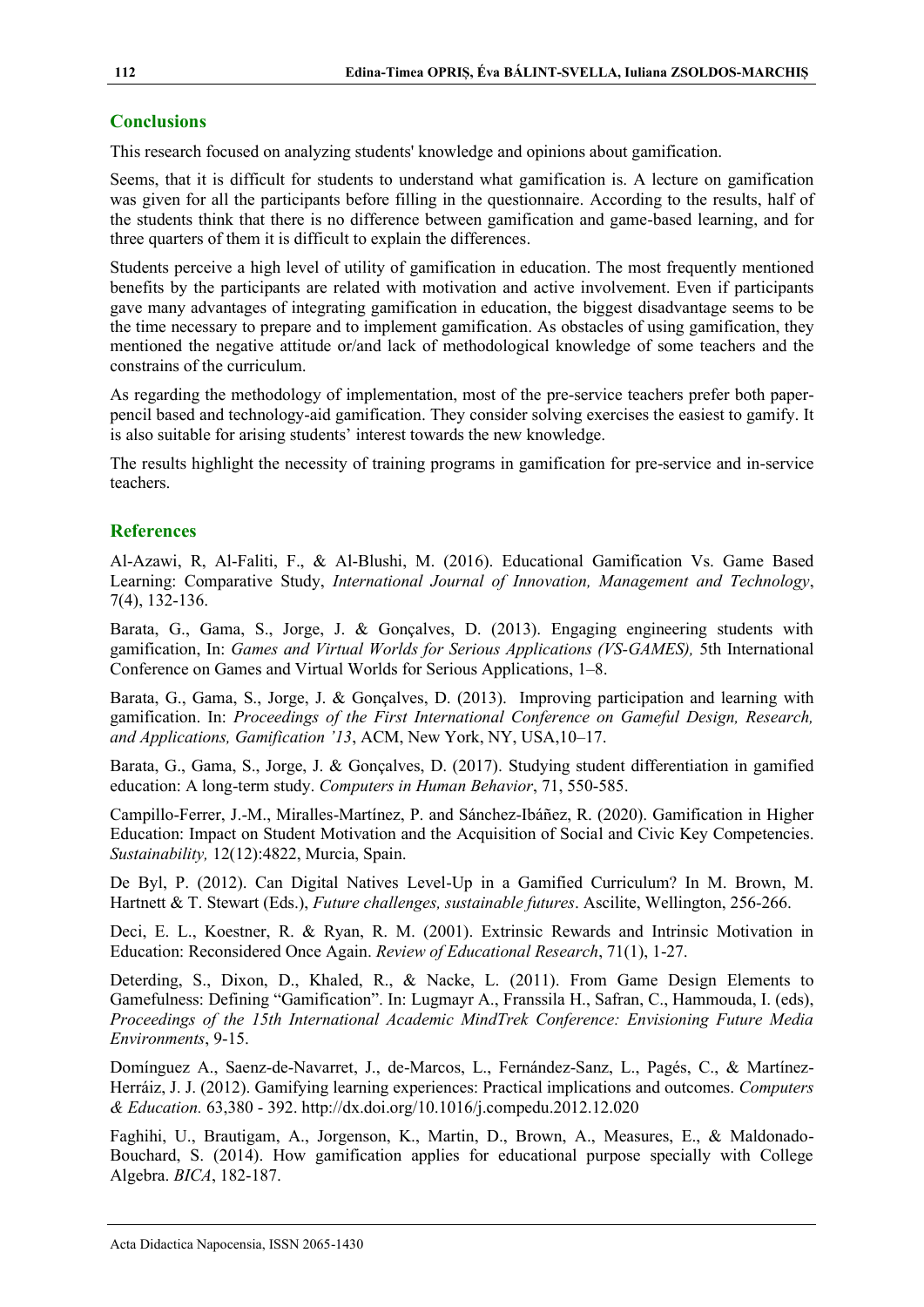Fromann R. (2017). *Gamification – épülőben a Homo Ludens társadalma?* http://jatekoslet.hu/letoltes/publikaciok-gamification.pdf

Hanus, M. D., & Fox, J. (2015) Assessing the Effects of Gamification in the Classroom: A Longitudinal Study on Intrinsic Motivation, Social Comparison, Satisfaction, Effort, and Academic Performance. *Computers & Education*, 80, 152-161.

Hari, T. & Zsoldos-Marchis, I. (2020). Primary school teachers' knowledge and opinion about gamification, Proceedings of the 13th annual International Conference of Education, Research and Innovation, 9281-9287.

Kapp, K. (2012). *The gamification of learning and instruction: Game-based methods and strategies for training and education*, San Francisco: John Wiley & Sons.

Kim, B. (2015). Understanding Gamification. ALA Editions, Chicago.

Kovácsné Pusztai, K. (2021). Gamification in Higher Education. *Teaching Mathematics and Computer Science*, 18(2), 87-106. [https://doi.org/1](https://doi.org/10.24193/adn.13.2.2)0.5485/TMCS.2020.0510

Laskowski, M. (2014). Gamification in Higher Education: A Case Study. *Proceedings of the Management, Knowledge and Learning International Conference,* 971-975.

López Carrillo, D., Calonge García, A., Rodríguez Laguna, T., Ros Magán, G. & Lebrón Moreno, J. A. (2019). Using Gamification in a Teaching Innovation Project at the University of Alcalá: A New Approach to Experimental Science Practices". *The Electronic Journal of e-Learning*, 17(2), 93-106.

Martí-Parreño, J., Seguí-Mas, D., Seguí-Mas, E. (2016) "Teachers' Attitude towards and Actual Use of Gamification", Procedia - Social and Behavioral Sciences, 228, 682– 688.

O'Donovan, S., Gain, J. E. & Marais, P. (2013). A case study in the gamification of a university-level games development course. In J. McNeill, K. L. Bradshaw, P. Machanick & M. Tsietsi (eds.), SAICSIT (pp. 242-251): ACM.

Ongoro, C.A., Mwangoka J.W. (2019) Effects of digital games on enhancing language learning in Tanzanian preschools, *Knowledge Management & E-Learning,* 11(3), 325–344

Pektaş, M., Kepceoğlu, I. (2019). What Do Prospective Teachers Think about Educational Gamification? Science Education International, 30(1), 65-74.

Prykhodchenko, S. D., Prykhodchenko, O. Y., Shevtsova, O. S., & Semenov, S. Y. (2020). Gamification of Learning Scratch in Elementary School. In R. Queirós, F. Portela, M. Pinto, & A. Simões (Eds.), Proceedings of the first International Computer Programming Education Conference (ICPEC 2020), paper 20, 1-11.

Ryan, R. M., Deci, E. L. (2000): Self-determination theory and the facilitation of intrinsic motivation, social development, and well-being. *American Psychologist*, 55, 68–78.

Sailer, M., Hense, J., Mandl, H., Klevers, M. (2017). Fostering development of work competencies and motivation via gamification. In *Competence-Based Vocational and Professional Education*, Mulder, M., Ed., Springer International: Cham, Switzerland, 795–818.

Sánchez-Mena, A. & Martí-Parreño, J. (2017). Drivers and Barriers to Adopting Gamification: Teachers' Perspectives. *The Electronic Journal of e-Learning*. 15(5), 434-443*.*

Shell, J. (2008). *The Art of Game Design: A Book of Lenses*. Elsevier/Morgan Kaufmann.

Sillaots, M. (2014). Gamification of higher education by the example of course of research methods. *Advances in Web-Based Learning – ICWL, Springer Lecture Notes in Computer Science, 8613*, 106–115. Tallinn: Springer Lecture Notes in Computer Science.

Song, K. & Burton, L. (2018). *Gamification in Learning and Education*, Springer Nature, Cham, Switzerland

Su, C.-H., & Cheng, C.-H. (2015). A mobile gamification learning system for improving the learning motivation and achievements. *Journal of Computer Assisted Learning*, 31(3), 268–286.